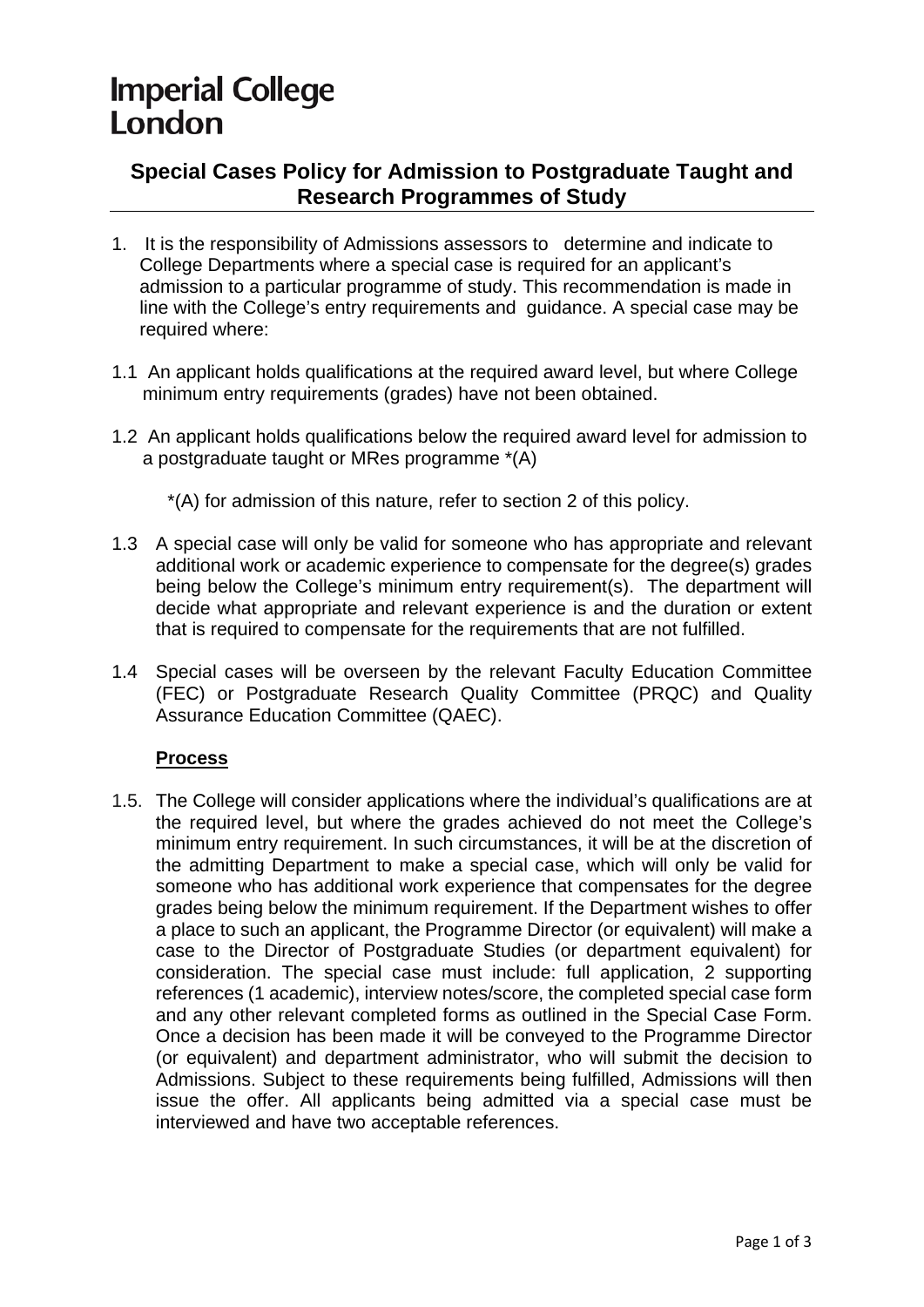#### **2. Special Qualifying Examination (SQE) for Admission to Master's level Programmes only**

- 2.1. A SQE will be required for admission to a Master's level taught programme (including MRes) where an applicant possess qualification(s) that fall below the College's minimum entry requirement; or where an applicant is a graduate from an institution where the College has no previous experience or knowledge following an assessment by Admissions. Applicants should have relevant work experience post award of qualification.
- 2.2. A special qualifying examination should be taken to determine that the applicant's academic ability is of an appropriate level for Master's level study.
- 2.3 Only applicants considered for admission under the SQE process can satisfy the College standard or higher English language entry requirement by virtue of a UK qualification (studied in the UK) awarded at RQF Level 5 (equivalent to Dip-HE/HND) or 60 ECTS (120 UK CATS) awarded at RQF level 7 (equivalent to PG-Dip).

#### **Process**

- 2.4. For Master's level programmes where a Special Qualifying Examination entry route has been approved, applicants follow the normal application process and in the first instance their application will be assessed by Admissions and then forwarded to the department for consideration. If after consideration the Programme Director (or equivalent) decides that the applicant should be invited to take an SQE, a case will be submitted to the Director of Postgraduate Studies (or department equivalent).
- 2.5. If the Director of Postgraduate Studies supports the case, the Programme Director is informed and makes the necessary arrangements for the applicant to sit the SQE. The SQE is marked by the department and is sent to the external examiner(s). The external examiner(s) will then advise whether an offer should be made on the basis of the SQE result. The result of the SQE and recommendation of the external examiner(s) is sent by the Department to Registry (Admissions). Any offer of admission that is made will be issued following the normal procedure.
- 2.6. The Faculty Education Committees (FECs) are responsible for approving whether a programme can set SQEs or not. The Faculty Education Committees are also responsible for overseeing annually the numbers of applicants being set SQEs and their outcomes for onward reporting to QAEC.